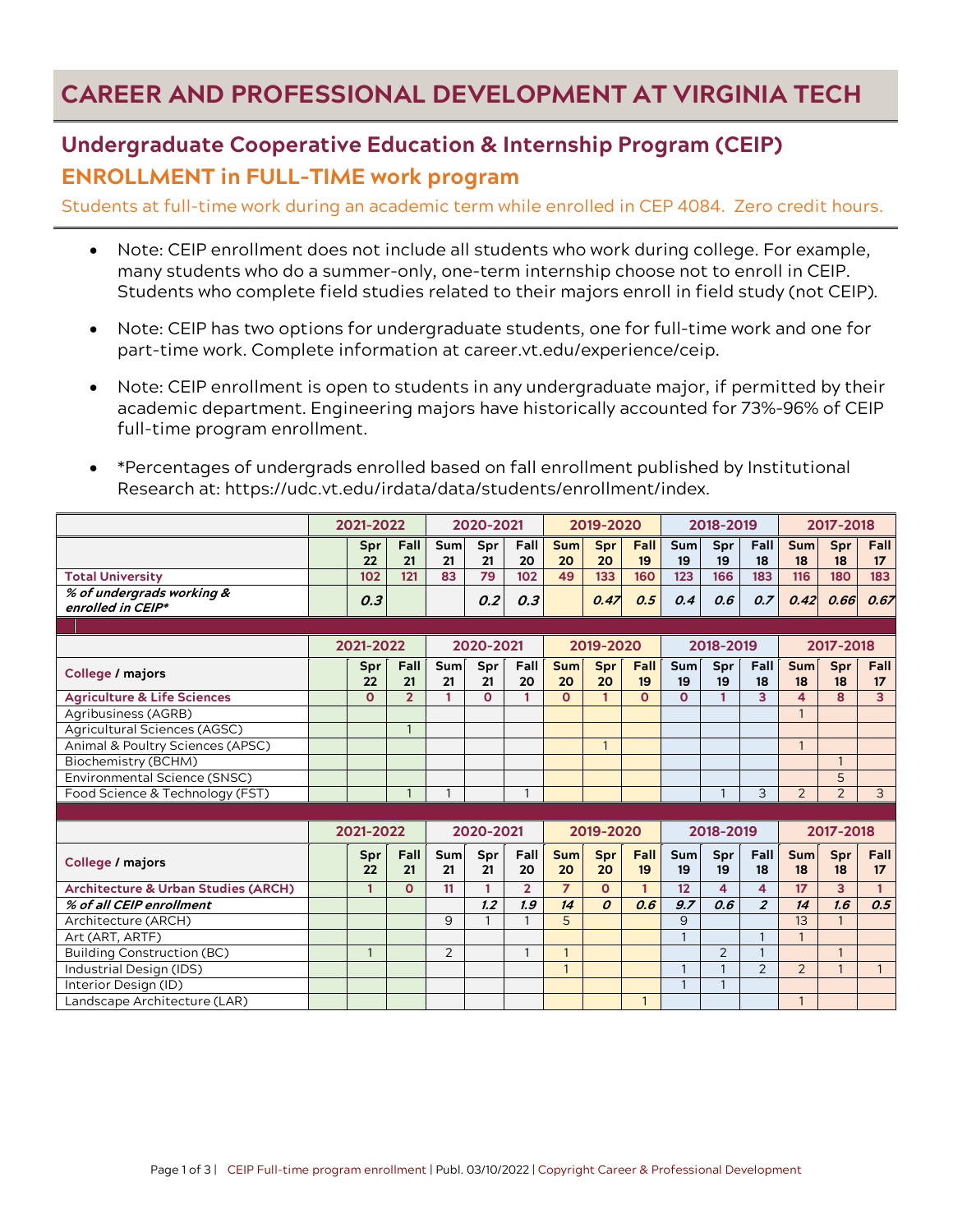|                                                       | 2021-2022      |                 |                | 2020-2021       |                |                          | 2019-2020           |                   | 2018-2019       |                 |                | 2017-2018       |                     |                                |
|-------------------------------------------------------|----------------|-----------------|----------------|-----------------|----------------|--------------------------|---------------------|-------------------|-----------------|-----------------|----------------|-----------------|---------------------|--------------------------------|
| <b>College / majors</b>                               | Spr<br>22      | Fall<br>21      | Sum<br>21      | Spr<br>21       | Fall<br>20     | <b>Sum</b><br>20         | Spr<br>20           | Fall<br>19        | Sum<br>19       | Spr<br>19       | Fall<br>18     | Sum<br>18       | Spr<br>18           | Fall<br>17                     |
| <b>Business</b>                                       | $\mathbf{1}$   | 1               | 3              | $\overline{2}$  | 3              | $\mathbf{1}$             | 5                   | 4                 | 6               | 3               | 3              | $\overline{2}$  | 5                   | $\mathbf{1}$                   |
| % of all CEIP Enrollment                              |                |                 |                | 2.5             | 2.9            | $\overline{z}$           | 3.7                 | 2.5               | 4.9             | 1.8             | 1.6            | 1.7             | 2.8                 | 0.5                            |
| <b>Accounting &amp; Information Systems</b><br>(ACIS) | $\mathbf{1}$   |                 | $\mathbf{1}$   |                 |                |                          | $\overline{2}$      | $\mathbf{1}$      |                 |                 |                |                 |                     |                                |
| <b>Business Information Technology (BIT)</b>          |                |                 |                | $\overline{2}$  | $\mathbf{1}$   |                          | $\overline{2}$      |                   | 2               | $\overline{2}$  |                |                 | $\mathbf{1}$        |                                |
| Economics (ECON)                                      |                |                 |                |                 |                |                          |                     |                   |                 |                 |                |                 |                     |                                |
| Finance (FIN)                                         |                | $\mathbf{1}$    | $\mathbf{1}$   |                 | $\mathbf{1}$   |                          |                     |                   |                 |                 |                | $\mathbf{1}$    | $\mathbf{1}$        |                                |
| Hospitality & Tourism Mgt (HTM)                       |                |                 | $\mathbf{1}$   |                 |                | $\mathbf{1}$             | $\mathbf{1}$        | 2                 | 3               | $\mathbf{1}$    | $\overline{2}$ | $\mathbf{1}$    | $\mathbf{1}$        | $\mathbf{1}$                   |
| Management (MGT)                                      |                |                 |                |                 |                |                          |                     | $\mathbf{1}$      |                 |                 |                |                 | $\mathbf{1}$        |                                |
| Marketing (MKTG)                                      |                |                 |                |                 |                |                          |                     |                   | $\mathbf{1}$    |                 | 1              |                 | $\mathbf{1}$        |                                |
| Real Estate (REAL)                                    |                |                 |                |                 | $\mathbf{1}$   |                          |                     |                   |                 |                 |                |                 |                     |                                |
|                                                       |                |                 |                |                 |                |                          |                     |                   |                 |                 |                |                 |                     |                                |
|                                                       | 2021-2022      |                 | 2020-2021      |                 |                | 2019-2020                |                     |                   | 2018-2019       |                 |                | 2017-2018       |                     |                                |
| <b>College / majors</b>                               | Spr<br>22      | Fall<br>21      | Sum<br>21      | Spr<br>21       | Fall<br>20     | Sum<br>20                | Spr<br>20           | Fall<br>19        | Sum<br>19       | Spr<br>19       | Fall<br>18     | Sum<br>18       | Spr<br>18           | Fall<br>17                     |
| <b>Engineering</b>                                    | 93             | 113             | 65             | 71              | 91             | 39                       | 116                 | 145               | 92              | 146             | 168            | 85              | 146                 | 173                            |
| % of all CEIP enrollment                              | 91             | $\overline{g}$  | 78             | 89              | 89             | 79                       | 87                  | 91                | $\overline{75}$ | $\overline{88}$ | 91             | $\overline{73}$ | $\overline{81}$     | 96                             |
| % of all Engr undergrads                              |                |                 |                | 2.0             |                |                          |                     |                   | 1.1             | 1.7             | 2.0            | 1.0             | 1.8                 | 2.1                            |
| Engr Educ. (1 <sup>st</sup> year only: pre-major)     |                | $\mathbf{1}$    | $\mathbf{1}$   | $\mathbf{1}$    | $\mathbf{1}$   | $\mathbf{1}$             | $\mathbf{1}$        |                   |                 | $\mathbf{1}$    |                |                 | 3                   | $\mathbf{1}$                   |
| Aero Engr (AE) / A-Ocean dual (DAE)                   | $\overline{4}$ | $\overline{7}$  | 3              | $\overline{2}$  | 3              | $\mathbf{1}$             | $\overline{4}$      | $\overline{4}$    | $\overline{4}$  | 3               | 5              | $\mathbf{1}$    | $\overline{4}$      | $6\phantom{1}6$                |
| <b>Biological Systems Engr (BSE)</b>                  | $\mathbf{1}$   | $\overline{4}$  | $\mathbf{1}$   | $\mathbf{1}$    | $\overline{2}$ | $\overline{2}$           | $\overline{2}$      | 5                 | $\mathbf{1}$    |                 | $\overline{2}$ |                 | $\overline{2}$      | $\overline{2}$                 |
| Biomedical Eng & Mechanics (BEAM)                     | 3              | $\overline{2}$  |                |                 |                |                          | $\mathbf{1}$        |                   |                 |                 |                |                 |                     |                                |
| Chemical Engr (CHE)                                   | 29             | 28              | $\overline{7}$ | 17              | 20             | $\overline{\mathcal{L}}$ | 21                  | 41                | 18              | 36              | 44             | 15              | 33                  | 42                             |
| Chip Scale Integration (CPI)                          |                |                 | $\mathbf{1}$   |                 |                |                          |                     |                   |                 |                 |                |                 |                     |                                |
| Civil & Environmental Engr (CE)                       |                | $\mathbf{1}$    | $\overline{4}$ | $\mathbf{1}$    | 6              | $\overline{2}$           | $\overline{7}$      | 6                 | 3               | $\overline{7}$  | 3              | 3               | 8                   | 8                              |
| Computer Engr (CPE)                                   | $\mathbf{1}$   |                 | $\overline{3}$ | $\mathbf{1}$    | $\overline{4}$ | $\overline{4}$           | $\overline{4}$      | 6                 | $\overline{4}$  | 11              | 6              | 9               | 8                   | 9                              |
| Computer Science (CS)                                 | 13             | 10              | 11             | 11              | 14             | $\overline{7}$           | 15                  | 11                | 10              | 13              | 15             | 12              | 13                  | 20                             |
| Construction Engr & Mgt (CEM)                         | $\mathsf{3}$   |                 | $\mathbf{1}$   |                 | $\mathbf{1}$   | $\mathbf{1}$             | $\overline{2}$      | $\mathbf{1}$      | $\overline{2}$  | $\mathbf{1}$    | $\mathbf{1}$   | $\mathbf{1}$    |                     |                                |
| Controls, Robotics, Autonomy (CRA)                    | $\overline{2}$ |                 | $\overline{2}$ |                 |                |                          |                     |                   |                 |                 |                |                 |                     |                                |
| Data-Centric Computing (DCC)                          |                |                 |                |                 |                |                          |                     |                   |                 |                 |                |                 |                     |                                |
|                                                       |                | $\mathbf{1}$    |                |                 |                |                          |                     |                   |                 |                 |                |                 |                     |                                |
| Electrical Engr (EE)                                  | $\overline{2}$ |                 |                | 5               | 3              | $\mathbf{1}$             | 6<br>$\overline{2}$ | $\overline{4}$    | 6               | 6               | 6              | 11              | 9<br>$\overline{2}$ | 9                              |
| Engr Science & Mechanics (ESM)                        |                |                 |                | 8               |                |                          |                     | $\mathbf{1}$      | $\mathbf{1}$    | 1               |                |                 |                     | 2                              |
| Industrial & Systems Engr (ISE)                       | $\overline{7}$ | 6               | 6              |                 | 6              | 6                        | 11                  | 5                 | 8               | 14              | 9              | 9               | 13                  | 11                             |
| Machine Learning (MCHL)                               |                | 3               | 6              |                 |                |                          |                     |                   |                 |                 |                |                 |                     |                                |
| Materials Science & Engr (MSE)                        | 3              | 5               | 3              | $\overline{2}$  | 3              | $\overline{2}$           | 10 <sup>10</sup>    | 6                 | 3               | $\overline{4}$  | 5              | 3               | 3                   | 10                             |
| Mechanical Engr (ME)                                  | 19             | $\overline{39}$ | 11             | $\overline{21}$ | 26             | 8                        | 28                  | $\overline{54}$   | $\overline{31}$ | 46              | 69             |                 | 41                  | 48                             |
| Mining & Minerals Engr (MINE)                         | 5              | $\overline{2}$  | $\mathbf{1}$   |                 | $\overline{2}$ |                          | $\overline{2}$      | $\mathbf{1}$      |                 | $\overline{2}$  | 3              | 21              | 6                   | $\overline{4}$                 |
| Networking & Cybersecurity (NWCS)                     |                |                 | $\mathbf{1}$   |                 |                |                          |                     |                   |                 |                 |                |                 |                     |                                |
| Ocean Engr (OE) / O-Aero dual (DOE)                   | 1              | 2               |                | $\mathbf{1}$    |                |                          |                     |                   | $\mathbf{1}$    | $\mathbf{1}$    |                |                 | $\mathbf{1}$        | $\mathbf{1}$                   |
| Robotics & Mechatronics (RBMT)                        |                | $\mathbf{1}$    | $\overline{2}$ |                 |                |                          |                     |                   |                 |                 |                |                 |                     |                                |
| Space Systems (SFTW)                                  |                | $\mathbf{1}$    | $\mathbf{1}$   |                 |                |                          |                     |                   |                 |                 |                |                 |                     |                                |
|                                                       | 2021-2022      |                 |                | 2020-2021       |                | 2019-2020                |                     |                   | 2018-2019       |                 |                | 2017-2018       |                     |                                |
| <b>College / majors</b>                               | Spr<br>22      | Fall<br>21      | Sum<br>21      | Spr<br>21       | Fall<br>20     | <b>Sum</b><br>20         | Spr<br>20           | <b>Fall</b><br>19 | Sum<br>19       | Spr<br>19       | Fall<br>18     | Sum<br>18       | Spr<br>18           | <b>Fall</b><br>17 <sup>2</sup> |
| <b>Liberal Arts &amp; Human Sciences</b>              | $\mathbf{1}$   | $\mathbf{1}$    | $\mathbf{o}$   | $\overline{3}$  | $\mathbf{1}$   | $\mathbf{O}$             | $\mathbf{O}$        | $\mathbf{O}$      | $\mathbf{O}$    | 5               | $\mathbf{1}$   | $\overline{2}$  | 5 <sup>1</sup>      | $\mathbf{1}$                   |
| Communication Studies (CMST)                          |                |                 |                |                 |                |                          |                     |                   |                 |                 |                | $\mathbf{1}$    |                     |                                |
| Criminology (CRI)                                     | $\mathbf{1}$   | 1               |                | 1               | 1              |                          |                     |                   |                 |                 |                |                 |                     |                                |
| Human Development (HD)                                |                |                 |                |                 |                |                          |                     |                   |                 |                 |                | $\mathbf{1}$    |                     |                                |
| International Relations (IR)                          |                |                 |                | $\mathbf{1}$    |                |                          |                     |                   |                 | $\mathbf{1}$    |                |                 |                     |                                |
| International Studies (IS)                            |                |                 |                |                 |                |                          |                     |                   |                 |                 |                |                 | $\mathbf{1}$        |                                |
| Multimedia Journalism (MJ)                            |                |                 |                |                 |                |                          |                     |                   |                 | 2               | 1              |                 | $\overline{2}$      |                                |
| Philosophy, Politics, & Economics                     |                |                 |                |                 |                |                          |                     |                   |                 |                 |                |                 |                     |                                |
| (PPE)                                                 |                |                 |                | $\mathbf{1}$    |                |                          |                     |                   |                 |                 |                |                 |                     |                                |
| Professional & Technical Writing (PTW)                |                |                 |                |                 |                |                          |                     |                   |                 | $\mathbf{1}$    |                |                 |                     |                                |
| <b>Public Relations (PR)</b>                          |                |                 |                |                 |                |                          |                     |                   |                 | $\mathbf{1}$    |                |                 | $\overline{2}$      |                                |
| Residential Environments Design (RED)                 |                |                 |                |                 |                |                          |                     |                   |                 |                 |                |                 | $\mathbf{1}$        |                                |